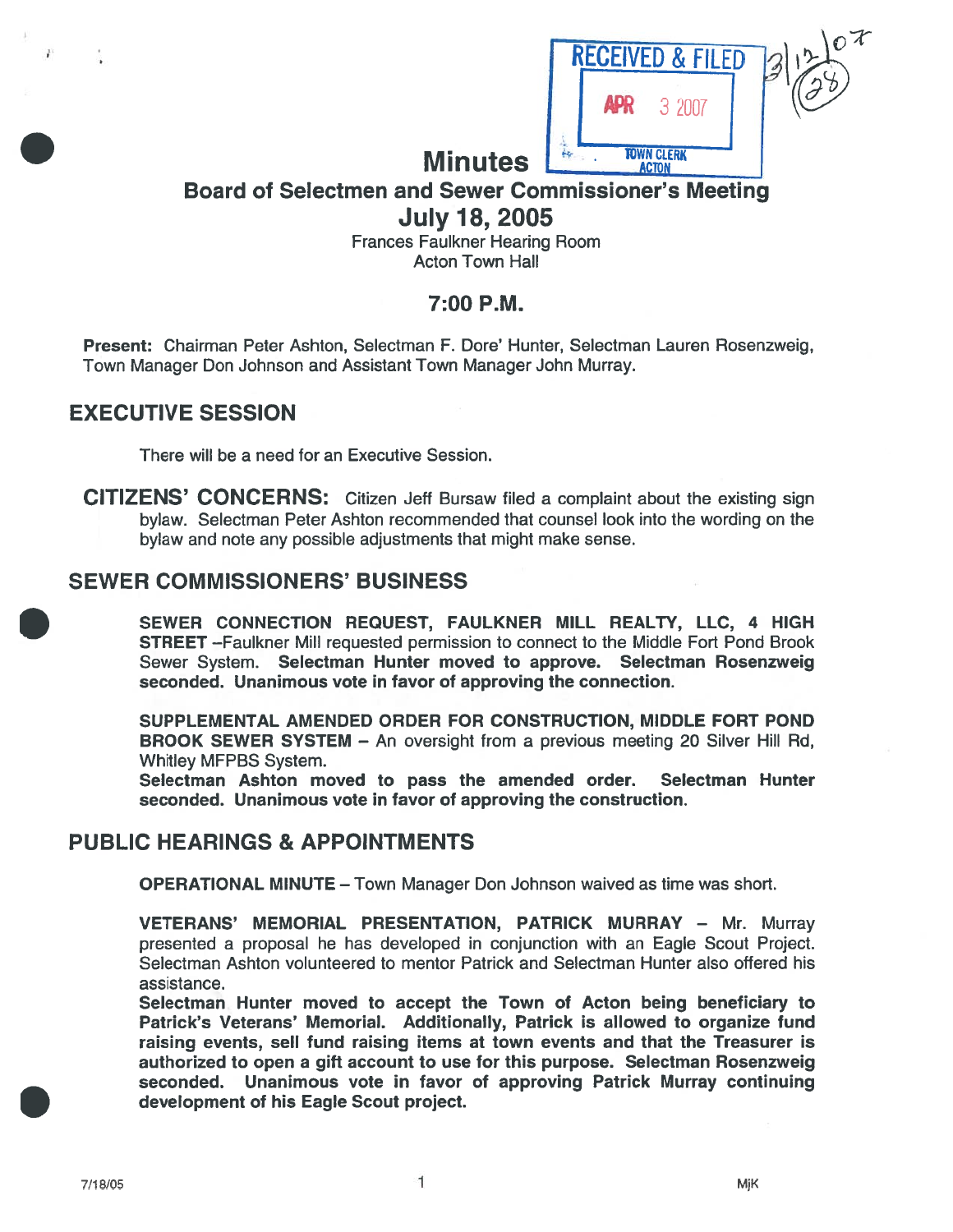BLANCHARD PLACE LOCAL INITIATIVE PROGRAM (LIP), 139 PROSPECT STREET — Presentation by Scott Hayes and Steve Marsh, which although well received, still has <sup>a</sup> few open items. The reques<sup>t</sup> was for <sup>a</sup> waiver from sewer betterments for affordable units. Selectman Ashton continued the subject matter to Aug. 8, 2005.

ACTON COMMUNITY HOUSING CORPORATION (ACHC) Nancy Tavernier presented the Town's Counsel motion on the Willow Street/Central Street project proposed by the Acton Community Housing Corporation.

Selectman Hunter moved to approve the project goes forward as set by town counsel motion. The vote was unanimous.

#### TOWN OF ACTON - BOARD OF SELECTMEN

#### Motion to Authorize Acton Community Housing Corporation to Advance Affordable Housing Development on Certain Town-Owned Property

WHEREAS the Town of Acton is the owner by tax taking of the teal property at 28 Willow Street and 214 Central Street, Acton, Massachusetts (the "Property") by tax title takings in Land Court Case Nos. 112320 T.L. and 112319 T.L. (Judgments dated May 4, 1998).

WHEREAS the Acton Community Housing Corporation ("ACHC") proposes that the Property be developed as an affordable housing project consisting of three units of affordable housing (a duplex farmhouse on the Central Street side of the Property and <sup>a</sup> one-unit bungalow on the Willow Street side of the Property) (the Project').

WHEREAS the Board of Selectmen supports ACHC's proposal for the Project.

WHEREAS ACHC is <sup>a</sup> non-profit housing corporation created by special Home Rule legislation and is subject to the supervision of the Board of Selectmen. See Chapter <sup>143</sup> of the Acts of 1996, § 1.

WHEREAS, under ACHC's Home Rule legislation, ACHC has the power "with the approval of the board of selectmen, to acquire ..., and to own, ... and to ... sell, transfer, convey, ...or to otherwise dispose of, on such terms and conditions as it may deem proper, real ... property ... as may be necessary or appropriate to carry out its purposes." (St. 1996, c. 143, § 2(d)).

WHEREAS the Board of Selectmen intends to place an article on the warrant for the next Town Meeting to authorize the Selectmen to convey the Property to ACHC on certain terms and conditions for purposes of re conveyance, subject to applicable law, to <sup>a</sup> developer that will develop affordable housing on the Property.

NOW THEREFORE, the Board of Selectmen moves to authorize the following actions in furtherance of the Project on the Property:

- 1. ACHC is hereby authorized to apply to the Department of Housing and Community Development ("DHCD") for any necessary approval and site eligibility determination under the Local Initiative Program, 760 CMR 45.00, for the Project.
- 2. ACHC is hereby authorized to apply to the Acton Board of Appeals for <sup>a</sup> Comprehensive Permit under M.G.L. c. 40B for the Project.
- 3. ACHC is hereby authorized to apply to other State and Town boards, commissions, departments, and agencies for any other necessary permits and approvals for the Project, exclusive of any building permits and other construction-related permits needed for the actual construction of the Project (it being understood that the Selectmen and ACHC intend, subject to Town Meeting approval, that the permitted Project and Property will be conveyed pursuan<sup>t</sup> to applicable law and re-use restrictions to <sup>a</sup> qualified developer who will own the Property, construct the Project, and dispose of the units as appropriate).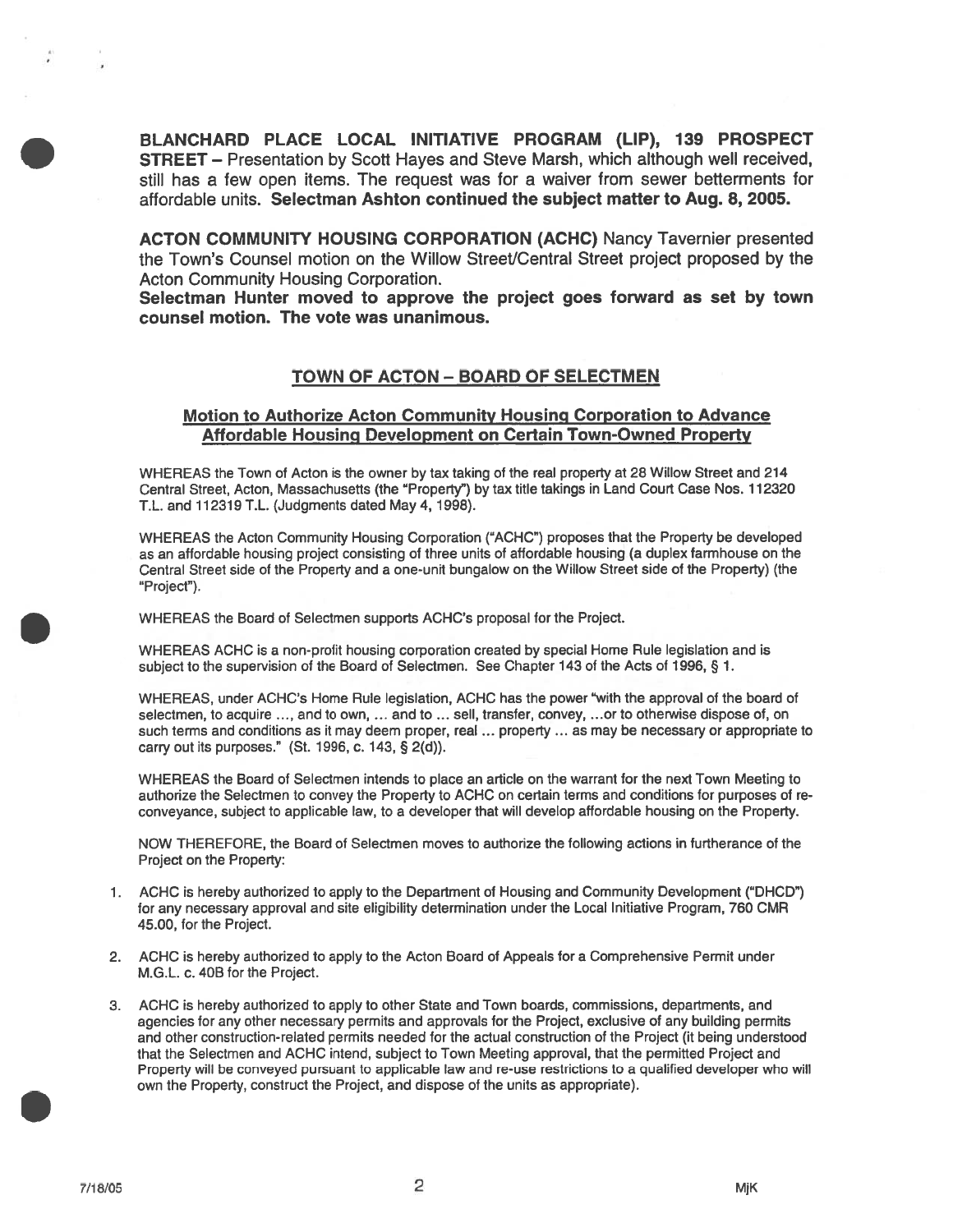- 4. Prior to submission, each such application shall be provided to Town Counsel, the Town Manager, and the Board of Selectmen for their respective review and approval, and for execution as may be necessary on behalf of the Town.
- 5. Town Counsel, in consultation with the Town Manager, is hereby authorized and directed to prepare any necessary Affordable Housing Restrictions, Land Dispositions Agreements, Request for Proposals, and other transaction documents necessary to effectuate the Project.
- 6. The Town Manager is hereby authorized to determine the value of the Property subject to the terms and conditions of the Comprehensive Permit and the affordable housing restrictions to be imposed on the Property. Said determination shall be made under G.L. c. 30B, § 16(b), through procedures customarily accepted by the appraising profession as valid, including in the judgment of the Town Manager <sup>a</sup> real estate appraisal from <sup>a</sup> qualified real estate exper<sup>t</sup> familiar with property values in the Town of Acton.
- 7. In the event the value of the Property as so determined exceeds twenty-five thousand dollars in value, ACHC is hereby authorized to issue <sup>a</sup> Request for Proposals ("REP") in accordance with documents to be prepare<sup>d</sup> by Town Counsel and approve<sup>d</sup> by the Town Manager and the Board of Selectmen for the prospective conveyance of the Property conditioned upon the construction and implementation of the Project. Without limitation, the REP shall condition such disposition of the Property on the approva<sup>l</sup> of Town Meeting and the further approva<sup>l</sup> of the Board of Selectmen under St. 1996, c. 143, § 2(d) and/or other applicable law.
- 8. Town Counsel, in consultation with the Town Manager, is hereby authorized and directed to prepare any necessary warrant articles for the next Town Meeting to authorize the Selectmen to convey the Property to ACHC for purposes of re-conveyance to <sup>a</sup> developer who shall develop the affordable housing Project on the Property, subject to applicable law, subject to terms and conditions established by the Selectmen, and subject to the terms and conditions of the Comprehensive Permit and the affordable housing restrictions to be imposed on the Property for the Project.
- 9. For purposes of G.L. c. 40, § 15, the propose<sup>d</sup> warrant article authorizing the Board of Selectmen to convey the Property to ACHC shall specify the amount to be paid by ACHC for such conveyance as \$202,548, which when paid shall be applied, in the following order, to (a) the taxes, interest and penalties outstanding with respec<sup>t</sup> to the Property, (b) the required amount of the paymen<sup>t</sup> in lieu of taxes that would be required from <sup>a</sup> buyer of the property, calculated in accordance with G.L. c. 44, § 63A, as of the date of the conveyance, (c) the assessment, containment and removal costs incurred by the Town with respec<sup>t</sup> to the environmental condition of the Property, and (d) the attorney's fees and costs related to the Town's investigation of environmental contamination at the Property and the lawsuit to collect those costs.

IN WITNESS WHEREOF, the Board has caused the foregoing to be moved, seconded, and approved at an open meeting duly called and noticed for the purpose on this  $18<sup>th</sup>$  day of July, 2005.

> TOWN OF ACTON, MASSACHUSETFS, By its Board of Selectmen

Peter K. Ashton, Chairman

Walter M. Foster, Vice Chairman

Lauren Rosenzweig

F. Dore' Hunter, Acting Clerk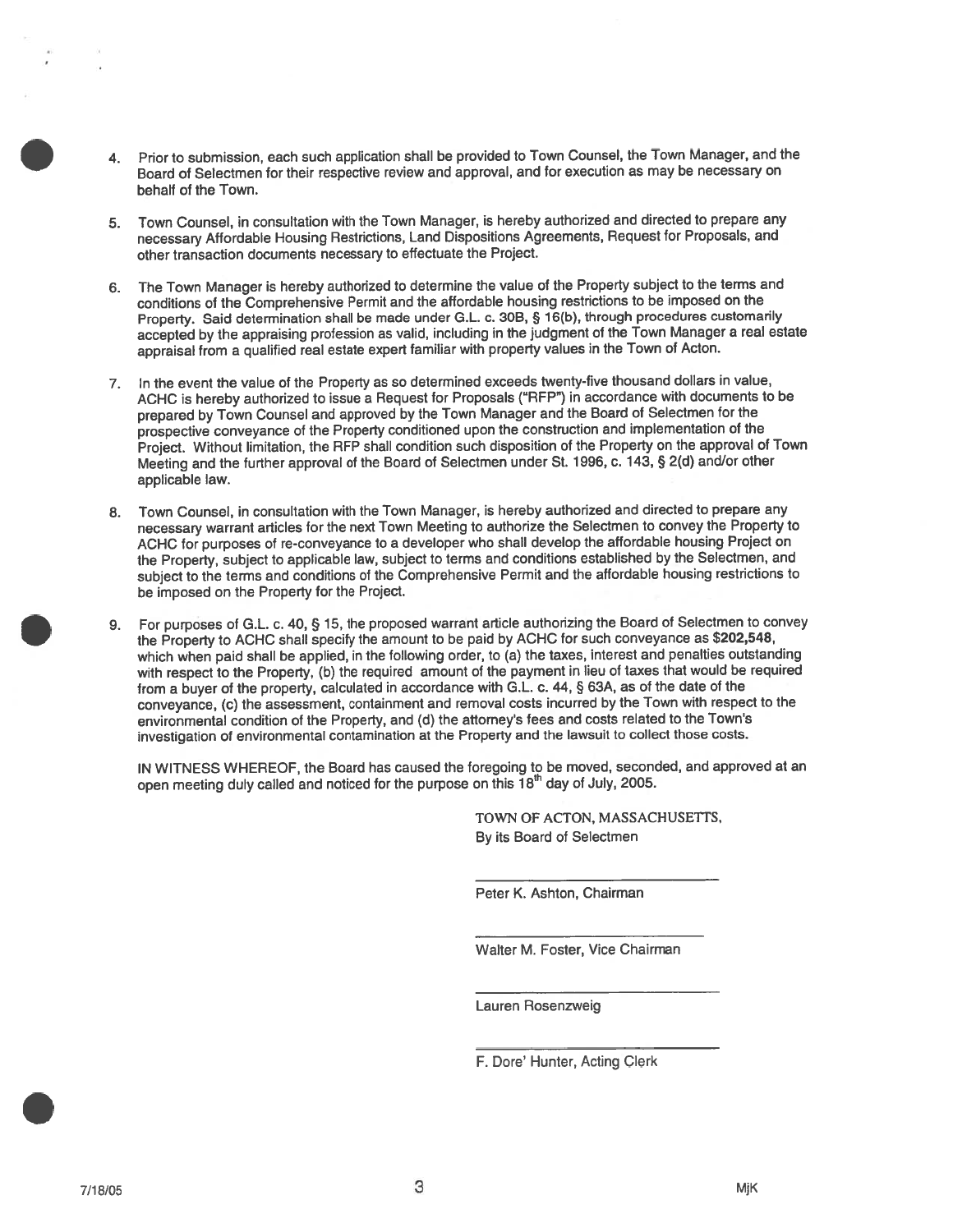CONDOMINIUM CONVERSION, SOMERSET HILLS LIMITED PARTNERSHIP, 10-16 WAMPUS AVENUE — presentation by Attorney John Costgo and George Morrill changing the Wampus Ave apartments to Condos.

Selectman Dore' Hunter moved to pass the conversion as amended. Selectman Rosenzweig seconded. Unanimous vote in favor of the amendments are as follows:

3.2.1 (bullet 1) Selectmen agree to eliminate the specific hours for showing apartments and add terminology that would allow for the showing of apartments at <sup>a</sup> time mutually agree<sup>d</sup> upon by the owner and tenant.

3.2.1 (bullet 3) Provisions for hours of construction are to increase by the addition of Saturday hours 9AM - 2PM.

3.2.9 Maximum sale price listed in this paragrap<sup>h</sup> to be specified as the "maximum initial sale price"

NSTAR POLE LOCATION HEARING, 136 MAIN STREET - Christine Crosby was presen<sup>t</sup> to answer questions and concerns about the new pole installation.

Selectman Ashton moved to pass the new pole installation, with conditions, <sup>a</sup> fire survey to be done before wires are moved and N-Star to work with the Municipal Properties Director to remove excess poles that have been left in areas creating <sup>a</sup> hazard. (Conditions as contained in Engineering Memo) and Selectman Hunter seconded. Additional conditions set are:

### Special Conditions for Utility Pole #31/53 — <sup>136</sup> Main Street, Acton, MA

Cables to be attached to the new utility pole 31/53 are as follows:

- •Top of pole is primary cable
- 20-inches below is secondary cable
- 24-inches below is the fire alarm cable
- •10-inches below is cable TV
- 20-inches below is telephone

The new utility pole will be:

- 45 feet high with <sup>6</sup> feet in the ground
- Made of hard pine (penta)
- •Pressure treated through injection (not to be treated by NStar)
- •No guy wires allowed
- • On top of the pole will be <sup>336</sup> open wire primary cable — 20" below will be the 3x1/0 secondary cable

Unanimous vote in favor of approving the pole.

FREEDOM'S WAY HERITAGE ASSOCIATION — Due to emergency, Freedom's Way Heritage Association canceled their presentation.

ECONOMIC DEVELOPMENT INDUSTRIAL CORPORATION (EDIC) OVERSIGHT MEETING <sup>A</sup> presentation by Josh Chernin and Jim Walker spoke to the need to reposition EDIC, the need for guidance from BOS, and the need of law interpretation from the town's counsel with regards to 30B and rewriting legislation. The Board strongly feels that there can be grea<sup>t</sup> benefit from maintaining the EDIC.

Selectman Ashton was assigned to be <sup>a</sup> liaison and the Town Manager was authorized to utilize Town counsel. Put EDIC on "State of the Town".

×.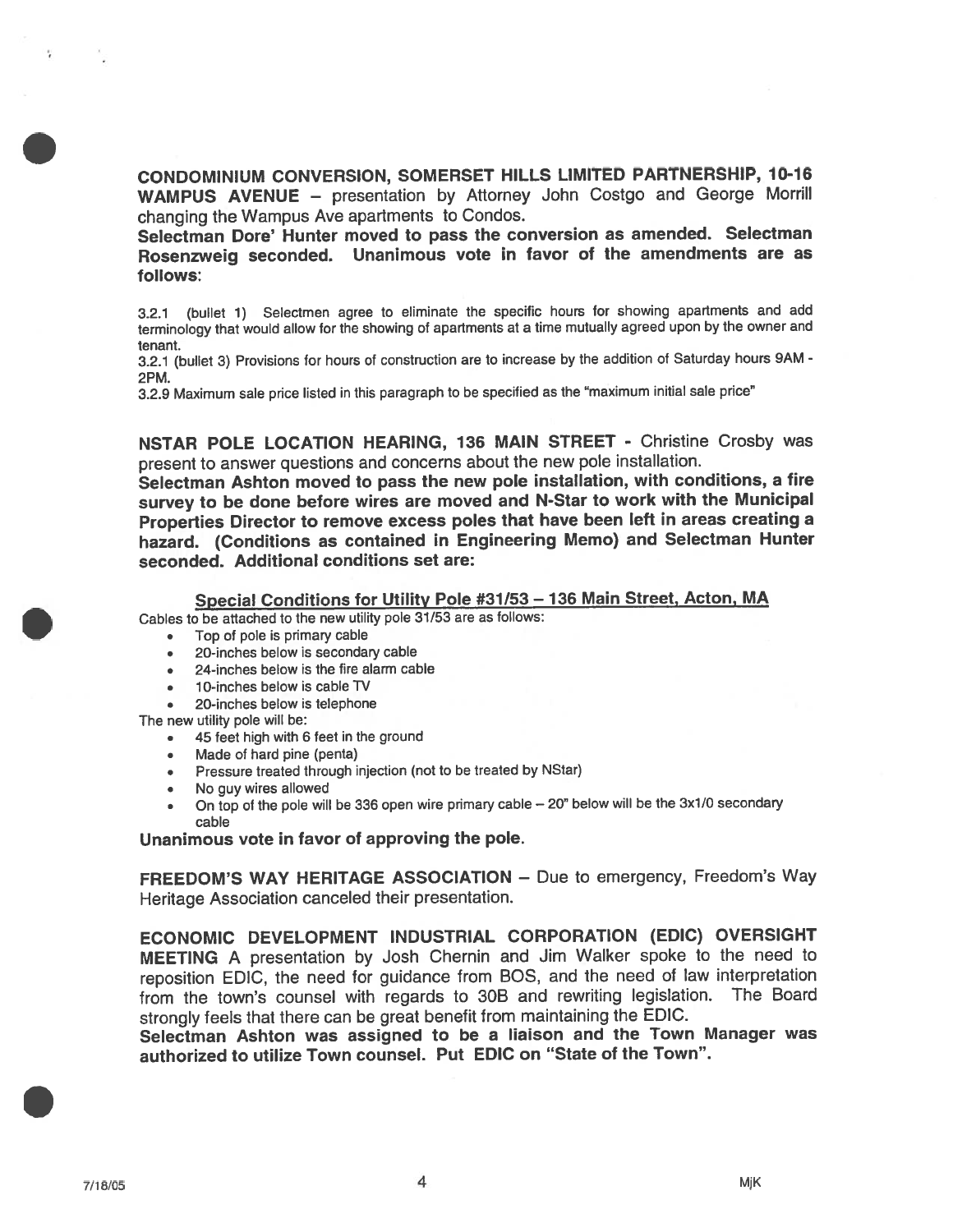# SELECTMEN'S BUSINESS

TOWN CLERK APPOINTMENT — The Board of Selectmen, as appointing authority, reviewed the performance of acting Town Clerk Eva Bowen. With many positive comments.

Selectman Hunter moved to appoint Eva Bowen to the Town Clerk position. Term to expire 7/15/08. Selectman Rosenzweig seconded. Unanimous vote in favor of approving the appointment.

REQUEST FOR EXTENSION OF ENVIRONMENTAL PROTECTION AGENCY (EPA) PUBLIC COMMENT PERIOD, W.R. GRACE — The EPA, having noted the ongoing contamination and rejecting the premise that the W.R. Grace site's pollution <sup>p</sup>lume is in any further need of active clean-up and the lack of response time for Public Comment, leaves the Board no option but to vote to accep<sup>t</sup> to release to the public the Press Release and Letter. The Board requested the Town Manager send it to all State and Federal Departments in the chain of command up to and including the White House. Additionally it was noted the July 19<sup>th</sup> meeting with EPA will allow dialogue but the Aug 4<sup>th</sup> meeting will only allow questions with no answers. The answers to be in writing only after EPA and W.R. Grace reach <sup>a</sup> decision. Selectman Hunter moved to pass, Selectman Rosenzweig seconded.

Unanimous vote in favor of accepting and sending out the Press Release and the letter.

# SELECTMEN DISCUSSION OF ISSUES FOR COMCAST LICENSE HEARING — The

Board discussed the issues not currently in compliance with the Comcast License.

- • Televised coverage of meetings other than the Board of Selectmen, Finance Committee and School Committees
- •Signal quality of televised meetings
- •Proper operation of cameras, sound and character generation equipment
- •Unpredictable viewing schedule
- •Solicitation of new community-based programming
- •Demographics of Channel <sup>8</sup> viewers and what they watch
- •Lack of performance with respec<sup>t</sup> to deliverables in contract
- •Financial Data:
- Pricing and latest rate increase
- Franchise related costs
- •Financial reporting showing 33% increase in profits

Before the Review Hearing on August 8; the Board is also requesting that documentation be sent to Comcast listing the current non-compliance issues. (Draft list to be circulated for Board approval). If this notice is ignored then The Board recommends voiding the contract due to lack of performance.

2005-2006 BOARD AND COMMITTEE REAPPOINTMENT LIST — The Town Manager is to review the charter to determine if <sup>a</sup> revision is necessary to allow for Associate members on some committees. All members on the list of committees, are to be designated as Special Municipal Employees. Fix status of Nancy Tavernier as Associate to Community Preservation Commission, Sunset Don Herskovitz from Lowell Regional Transit Authority. It was noted that in the State of the Town it showed <sup>a</sup> lack of volunteers.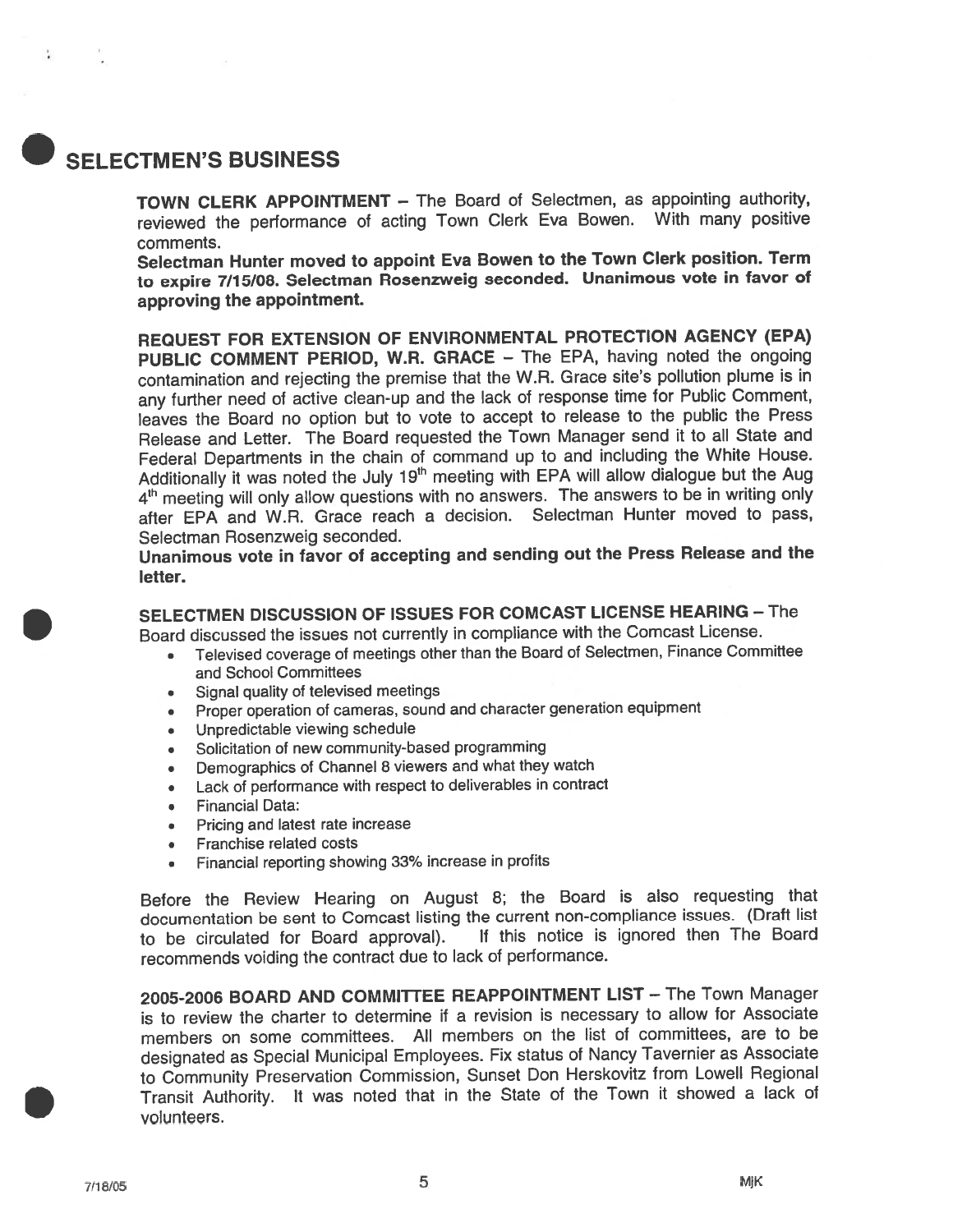Selectman Ashton moved to pass all appointments. Selectman Rosenzweig seconded. The vote was unanimous for all reappointments.

SELECTMAN RESIGNATION — Selectman Johnson submitted his resignation. Bob Johnson was also Clerk. Those duties will be taken over by Dote' Hunter. Selectman liaisons to the following committees that Bob had held were made; Board of Health: Walter Foster, Transportation Advisory Committee: Lauren Rosenzweig, Lowell Regional Transit: Dore' Hunter, Economic Development and Industrial Corporation: Peter Ashton.

Selectman Rosenzweig moved to pass, Selectman Ashton seconded, Selectman Hunter abstained.

TOWN MANAGER'S ANNUAL EVALUATION — Selectman Hunter presented the Town Manager's annual review which was approve<sup>d</sup> by the board. Selectman Hunter than moved to extend the Town Manager's contract for an additional year to maintain the <sup>3</sup> year term of contract, which the board then approved. Selectman Hunter moved to increase the Town Manager's base salary by \$1500.00 per year and to consider further increases after collective bargaining negotiations are settled.

#### The Board approved unanimously.

Selectman Hunter then moved to have the Board of Selectmen reinstate the board's annual salaries as of July 1, 2005.

FY06 SENIOR WORK PROGRAM - The Board of Selectmen finds the Senior Work Program is an excellent program and would like to investigate alternative funds to help suppor<sup>t</sup> its ongoing mission. Selectman Hunter moved to pass Donna Rochette's propose<sup>d</sup> expansion to <sup>20</sup> workers at <sup>75</sup> hours each. The monies as follows: <sup>20</sup> Workers, at \$10.00 an hour each, total of <sup>75</sup> hours per person. For <sup>a</sup> sum of not more than \$15,000.00 from the Audubon Hill fund.

Selectman Rosenzweig seconded. Unanimous vote in favor of approving the monies.

OTHER BUSINESS — Selectmen's annual pay — Due to the fact that the selectmen's annual pay (\$750.00/annum for the Chairman and \$650.00/annum per member) offsets in par<sup>t</sup> their out-of pocket expenses Board Member incur in performing their official duties;

Selectman Hunter moves that the Selectmen shall receive full pay for the period 7/1/05-6/30/06. Selectman Ashton seconds. The vote was unanimous vote in favor.

### CONSENT AGENDA

The Board approve<sup>d</sup> all consent items with the exception of # <sup>27</sup> held for discussion, #19 held for discussion and Selectman Rosenzweig abstained from the vote on Quail Ridge #20.

19. NINE MONTH WHEELABRATOR CONTRACT — After discussion, Selectman Rosenzweig moved to pass, Selectman Ashton seconded. . Unanimous vote in favor of contract adjustment.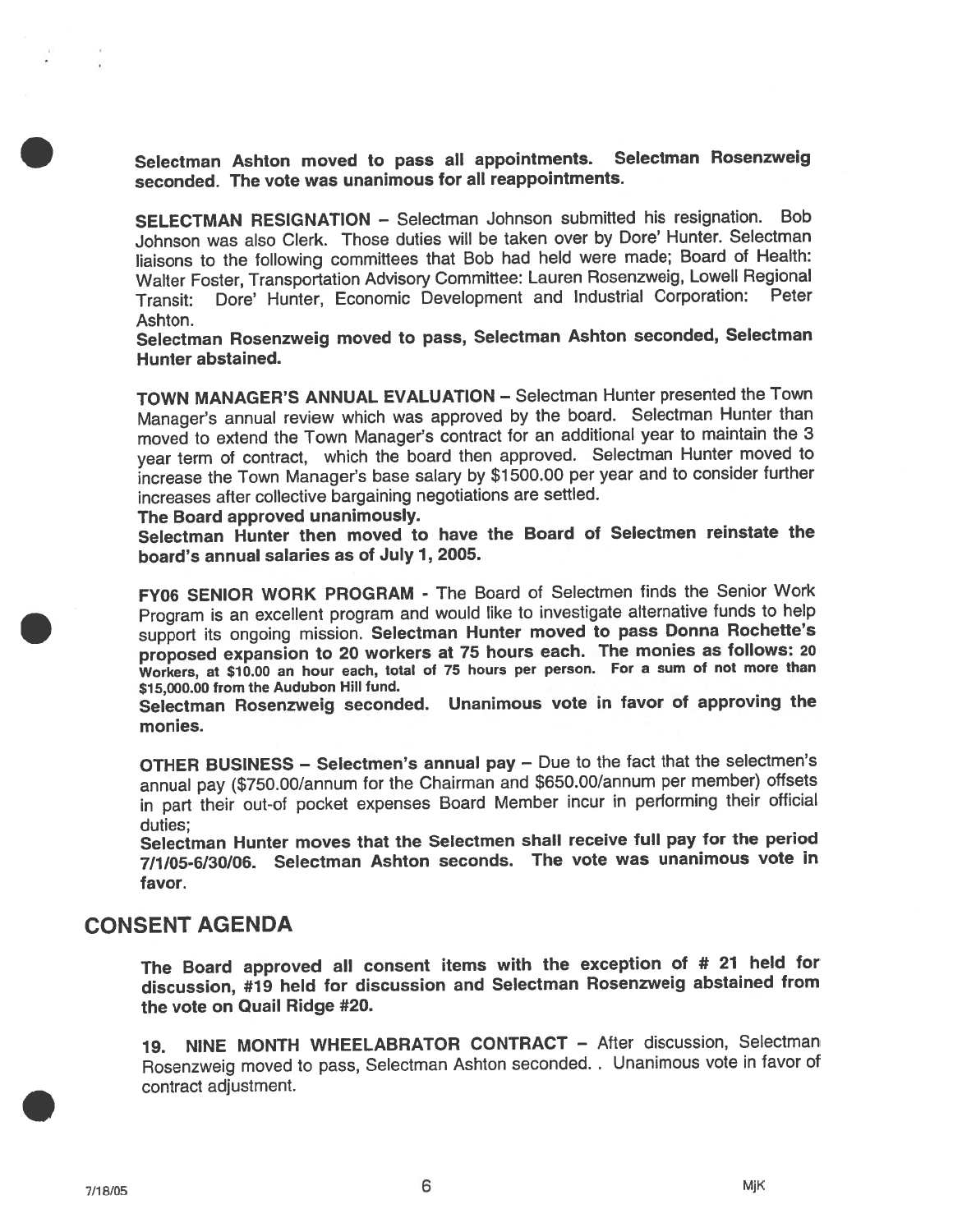20. ALL ALCOHOLIC BEVERAGES LICENSE AS A COMMON VICTUALER, QUAIL RIDGE COUNTRY CLUB, FAMILY CENTER — Selectman Hunter moved to pass, Selectman Ashton seconded, Selectman Rosenzweig abstained.

21. SPECIAL USE PERMIT FOR NOT YOUR AVERAGE JOE'S RESTURANT -Passed with conditions, they need to rewrite their alcohol monitoring policy, will roll into consent when accomplished.

22. CHAPTER 268 DISCLOSURE LETTER, MATTHEW LUNDBERG

23. ONE DAY LIQUOR LICENSE, AUGUST 18, 2005, NARA PARK, CIENA CORPORATION-

24. ONE DAY LIQUOR LICENSE, AUGUST 19, 2005, NARA PARK, CIENA CORPORATION (RAIN DATE)

25. ONE DAY LIQUOR LICENSE, JULY 24, 2005, NARA PARK, SUE ROPIAK

26. ONE DAY LIQUOR LICENSE, JULY 28, 2005, NARA PARK, TOWN OF ACTON

27. ONE DAY LIQUOR LICENSE, SEPTEMBER 9, 2005, NARA PARK, ROLAND **BARTL** 

28. ACCEPT DONATION — Accepted from the West Acton Citizens' Library for acceptance of the donation of <sup>a</sup> Library Membership to the Fruitlands Museum in Harvard from the Citizens' Library Auxiliary, valued at \$85.00.

29. ACCEPT DONATION — Accepted from the Natural Resources Director <sup>a</sup> donation of \$7,250.00 from Cambridge Savings Bank for sponsorship of the "KISS <sup>108</sup> Summer Games" at Acton Day, September 17, at NARA Park.

30. ACCEPT DONATION — Accepted to the Police Department <sup>a</sup> Donation of \$4,400.00 from Haartz Corporation towards the purchase of Safety Trailer to promote traffic safety in Acton

31. ACCEPT DONATION — Accepted donation to the Police Department surplus military equipment valued at \$76,840.00.

32. PERMIT REQUEST — Acton Lion's Club Town Fair, Parker Damon Building, School Facility,

### TOWN MANAGER'S REPORT

None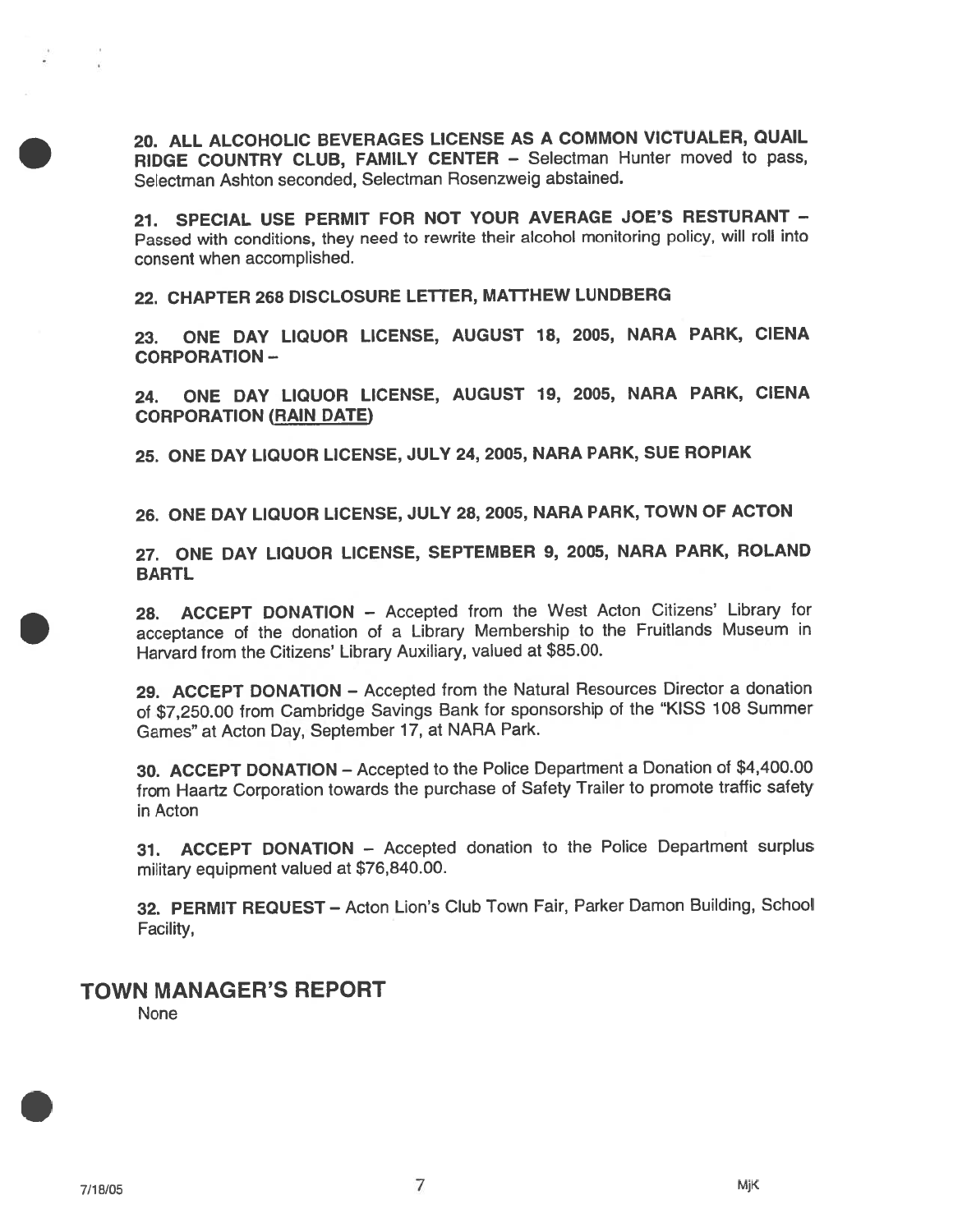### . EXECUTIVE SESSION

There will be <sup>a</sup> need for Executive Session. Selectman Rosenzweig moved to go into Executive Session to discuss the Curtis Agreement and the Parker Agreement. Roll call was taken, all Ayes. The Board adjourned into regular session only to adjourn the meeting.

### ADDITIONAL INFORMATION

Enclosed <sup>p</sup>lease find additional correspondence that is strictly informational and requires no Board action.

### FUTURE AGENDAS

To facilitate scheduling for interested parties, the following items are scheduled for discussion on future agendas. This IS NOT <sup>a</sup> complete Agenda.

October 17 February 13 & 27

August 29 December 12 & 19 September 12 & 26 January 7 (Budget Saturday), 16 & 30 March 13 & 27

#### GOALS 2004-2005

- 1. Produce Morrison Farm Development Master Plan (Bob/Walter)
- 2. NARA PARK
- 3. Pursue Commercial Tax Base
- 4. Master Plan review meeting once per year

### GOALS carried forward

5. Monitor Labor Negotiations (Peter)

6. Improve Communication with Town Boards (ALL), Improving Inter Board Communication (Dore')

7. Revisit <sup>2020</sup> <sup>p</sup>lanning process for direction to make this process more beneficial towards implementation of long-term vision, and to ge<sup>t</sup> <sup>a</sup> first roug<sup>h</sup> cut of what happens next year before school is out for the summer (Trey/Peter)

- 8. ALG process be used for purpose of Budget Planning for FY05 (Dore'/Peter)
- 9. Process Planning for "Life after NESWC" (Bob)
- 10. Middlesex Pension Alternatives (Walter)

Recording Secretary / **The Core of Lauren Rosenzweig, Clerk** 

 $3/12/07$ 

Date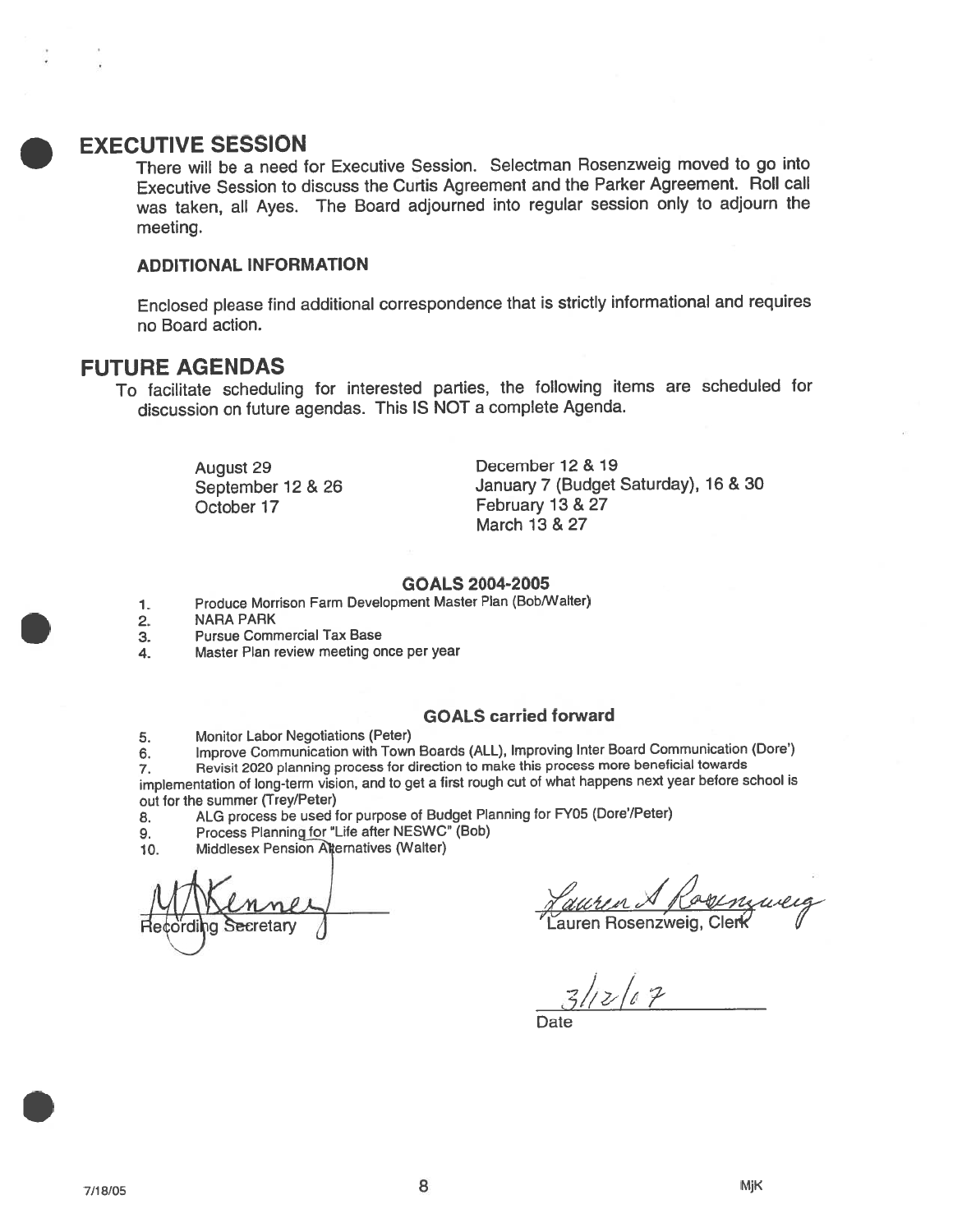July 15, 2005

TO: Board of Selectmen, Sewer Commissioners

FROM: Peter Ashton, Chairman

SUBJECT: Selectmen and Sewer Commissioners' Report

# July 18, 2005

### 7:00 P.M.

## I CITIZENS' CONCERNS

# II SEWER COMMISSIONERS' BUSINESS

- 1. SEWER CONNECTION REQUEST, FAULKNER MILL REALTY, LLC, <sup>4</sup> HIGH STREET — Enclosed <sup>p</sup>lease find the reques<sup>t</sup> of Faulkner Mill for permission to connect to the Middle Fort Pond Brook Sewer System, for Board consideration.
- 2. SUPPLEMENTAL AMENDED ORDER FOR CONSTRUCTION, MIDDLE FORT POND BROOK SEWER SYSTEM - Enclosed <sup>p</sup>lease find materials in the subject regard, for Board consideration.

# III PUBLIC HEARINGS & APPOINTMENTS

- 3. 7:01 OPERATIONAL MINUTE The Town Manager will give the Board a brief update on various topics.
- 4. 7:02 VETERANS' MEMORIAL PRESENTATION, PATRICK MURRAY Mr. Murray will address the Board regarding <sup>a</sup> proposa<sup>l</sup> he has developed in conjunction with an Eagle Scout Project.
- 5. 7:05 BLANCHARD PLACE LOCAL INITIATIVE PROGRAM (LIP), <sup>139</sup> PROSPECT STREET — Enclosed <sup>p</sup>lease find materials in the subject regard, for Board consideration.
- 6. 7:30 ACTON COMMUNITY HOUSING CORPORATION (ACHC) Enclosed please find materials regarding the Willow Street/Central Street project propose<sup>d</sup> by the ACHC, for Board consideration.
- 7. 8:00 CONDOMINIUM CONVERSION, SOMERSET HILLS LIMiTED PARTNERSHIP, 10-16 WAMPUS AVENUE - Enclosed <sup>p</sup>lease find the application of Somerset Hills Limited Partnership to convert the subject complex to condominiums, along with other related materials, for Board consideration.
- 8. 8:20 NSTAR POLE LOCATION HEARING, 136 MAIN STREET Enclosed please find materials in the subject regard, for Board consideration.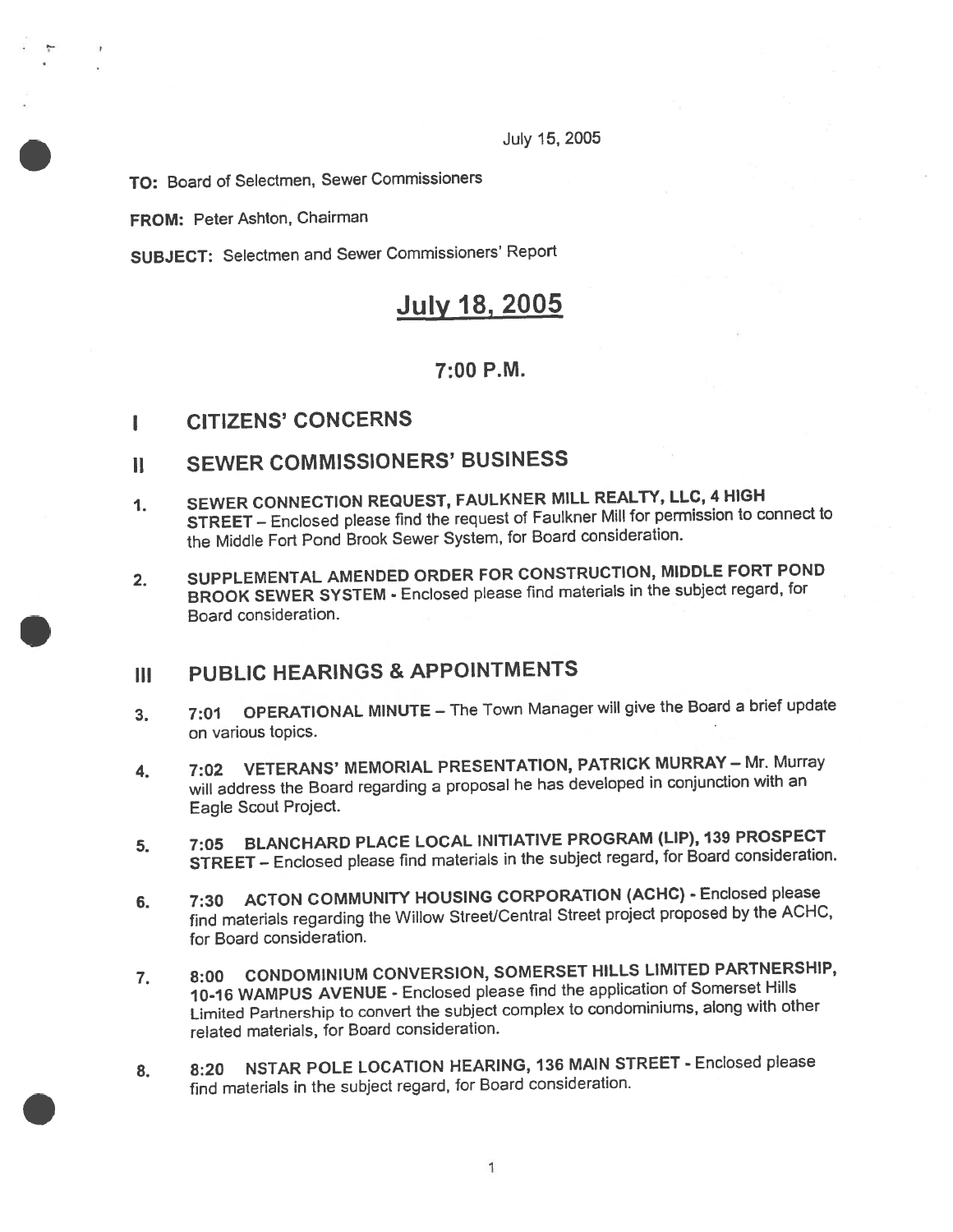- 9. 8:30 FREEDOM'S WAY HERITAGE ASSOCIATION At the Board's reques<sup>t</sup> representatives of Freedom's Way Heritage Association will be in to describe their program.
- 10. 9:00 ECONOMIC DEVELOPMENT INDUSTRIAL CORPORATION (EDIC) OVERSIGHT MEETING — Members of the EDIC will be in for their annual oversight meeting with the Board.

### IV SELECTMEN'S BUSINESS

- 11. TOWN CLERK APPOINTMENT Enclosed <sup>p</sup>lease find materials in the subject regard, for Board consideration.
- 12. REQUEST FOR EXTENSION OF ENVIRONMENTAL PROTECTION AGENCY (EPA) PUBLIC COMMENT PERIOD, W.R. GRACE - Enclosed <sup>p</sup>lease find materials in the subject regard, for Board consideration.
- 13. SELECTMEN DISCUSSION OF ISSUES FOR COMCAST LICENSE HEARING The Chairman has asked that the Board discuss the issues it wishes to cover in the Comcast License Review Hearing on August 8.
- 14. 2005-2006 BOARD AND COMMITTEE REAPPOINTMENT LIST Enclosed <sup>p</sup>lease find materials in the subject regard, for Board consideration.
- 15. SELECTMAN RESIGNATION Enclosed <sup>p</sup>lease find Selectman Johnson's resignation, for Board consideration. Charter section for process.
- 16. TOWN MANAGER'S ANNUAL EVALUATION Enclosed <sup>p</sup>lease find Selectman Hunter's recommended evaluation of the Town Manager for the year ended June 30, 2005, for Board consideration.
- 17. FY06 SENIOR WORK PROGRAM Enclosed <sup>p</sup>lease find materials in the subject regard, for Board consideration.
- 18. OTHER BUSINESS

### V CONSENT AGENDA

- 19. NINE MONTH WHEELABRATOR CONTRACT Enclosed <sup>p</sup>lease find materials in the subject regard, for Board consideration.
- 20. ALL ALCOHOLIC BEVERAGES LICENSE AS <sup>A</sup> COMMON VICTUALER, QUAIL RIDGE COUNTRY CLUB, FAMILY CENTER - Enclosed <sup>p</sup>lease find materials in the subject regard, for Board consideration.
- 21. SPECIAL USE PERMIT FOR AVERAGE JOE'S RESTURANT Enclosed <sup>p</sup>lease find materials in the subject regard, for Board consideration.
- 22. CHAPTER <sup>268</sup> DISCLOSURE LETTER, MATTHEW LUNDBERG Enclosed <sup>p</sup>lease find materials in the subject regard, for Board consideration.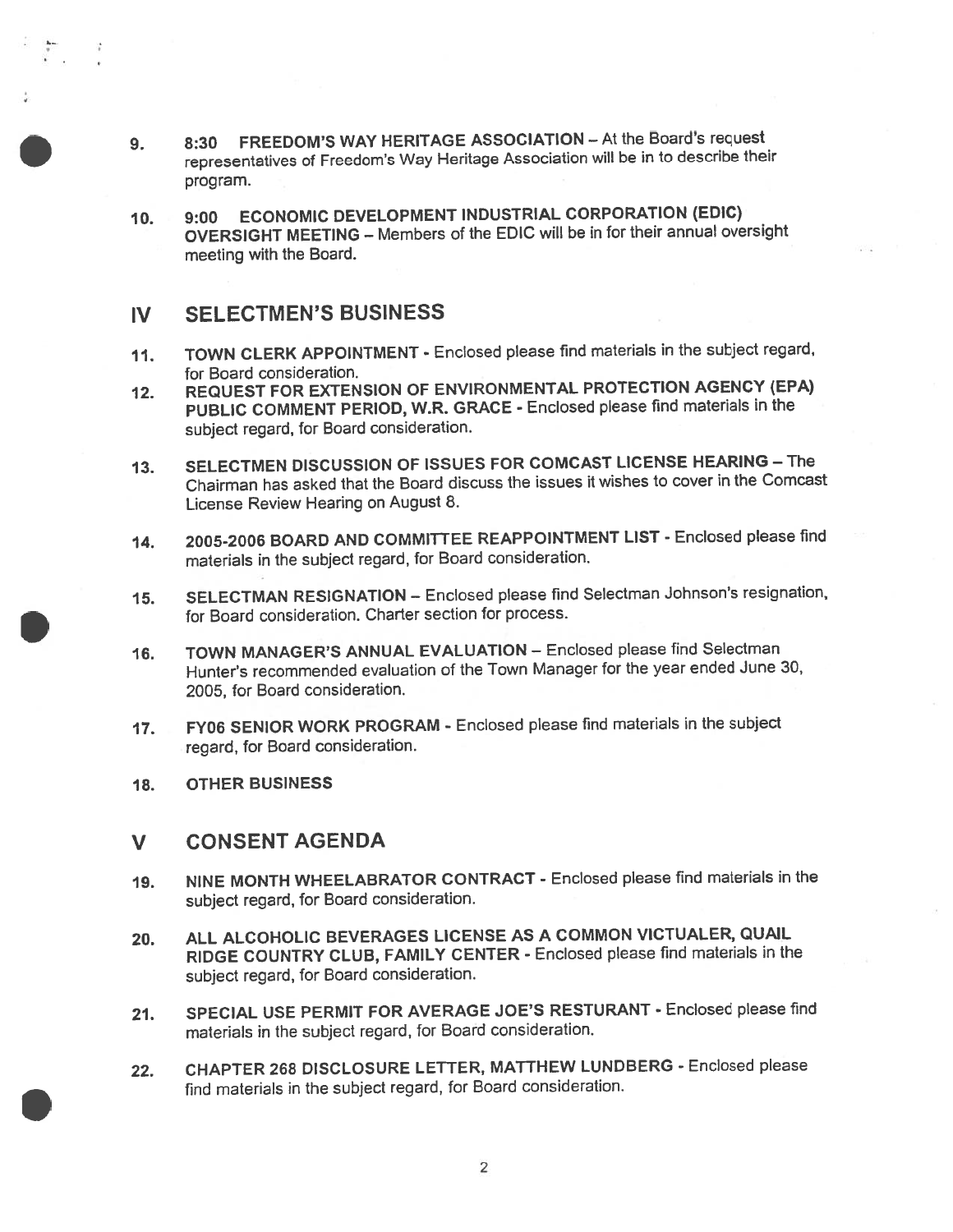- 23. ONE DAY LIQUOR LICENSE, AUGUST 18, 2005, NARA PARK, CIENA CORPORATION - Enclosed <sup>p</sup>lease find materials in the subject regard, for Board consideration.
- 24. ONE DAY LIQUOR LICENSE, AUGUST 19, 2005, NARA PARK, CIENA CORPORATION (RAIN DATE) - Enclosed <sup>p</sup>lease find materials in the subject regard, for Board consideration.
- 25. ONE DAY LIQUOR LICENSE, JULY 24, 2005, NARA PARK, SUE ROPIAK Enclosed <sup>p</sup>lease find materials in the subject regard, for Board consideration.
- 26. ONE DAY LIQUOR LICENSE, JULY 28, 2005, NARA PARK, TOWN OF ACTON Enclosed <sup>p</sup>lease find materials in the subject regard, for Board consideration.
- 27. ONE DAY LIQUOR LICENSE, SEPTEMBER 9, 2005, NARA PARK, ROLAND BARTL - Enclosed <sup>p</sup>lease find materials in the subject regard, for Board consideration.
- 28. ACCEPT DONATION Enclosed <sup>p</sup>lease find <sup>a</sup> reques<sup>t</sup> from the West Acton Citizens' Library for acceptance of the donation of <sup>a</sup> Library Membership to the Fruitlands Museum in Harvard from the Citizens' Library Auxiliary, valued at \$85.00, for Board consideration.
- 29. ACCEPT DONATION Enclosed <sup>p</sup>lease find <sup>a</sup> reques<sup>t</sup> from the Natural Resources Director for acceptance of <sup>a</sup> donation of \$7,250.00 from Cambridge Savings Bank for sponsorship of the 'KISS <sup>108</sup> Summer Games" at Acton Day, September 17, at NARA Park, for Board consideration.
- 30. ACCEPT DONATION Enclosed <sup>p</sup>lease find <sup>a</sup> reques<sup>t</sup> from the Police Department to accep<sup>t</sup> <sup>a</sup> Donation of \$4,400.00 from Haartz Corporation towards the purchase of Safety Trailer to promote traffic safety in Acton.
- 31. ACCEPT DONATION Enclosed <sup>p</sup>lease find <sup>a</sup> reques<sup>t</sup> from the Police Department to accep<sup>t</sup> <sup>a</sup> surplus military equipment valued at \$76,840.00.
- 32. PERMIT REQUEST Acton Lion's Club Town Fair, Parker Damon Building, School Facility, for Board Consideration.
- VI TOWN MANAGER'S REPORT
- VII EXECUTIVE SESSION
- 33. There will be <sup>a</sup> need for an Executive Session. Information is in the confidential folder.

### ADDITIONAL INFORMATION

Enclosed <sup>p</sup>lease find additional correspondence that is strictly informational and requires no Board action.

### FUTURE AGENDAS

To facilitate scheduling for interested parties, the following items are scheduled for discussion on future agendas. This IS NOT <sup>a</sup> complete Agenda.

die in de